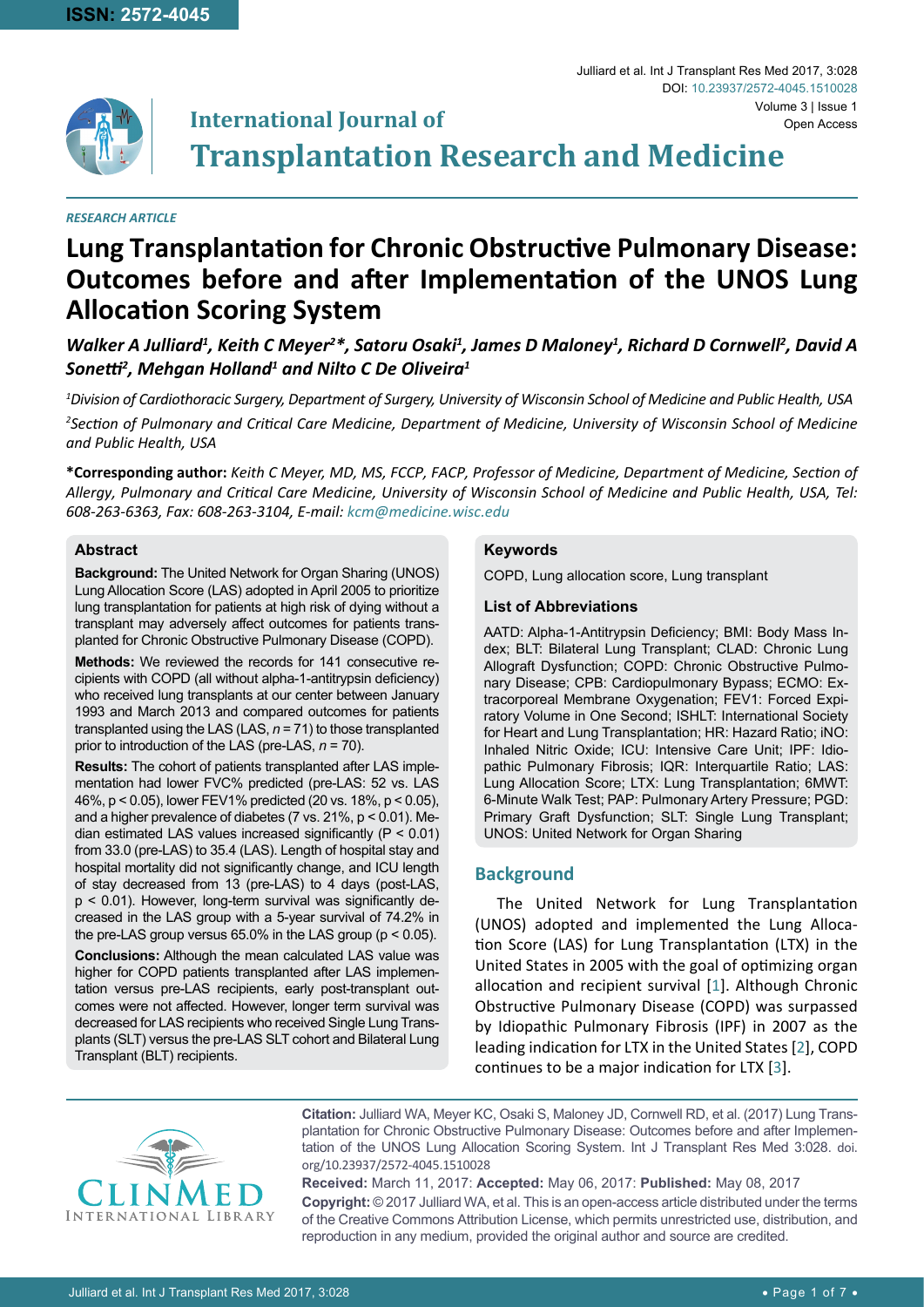Various investigations of the natural history of COPD have shown that disease progression tends to be fairly indolent with most patients manifesting relatively mild decline in lung function over time [[4,](#page-6-5)[5](#page-6-6)]. Even patients with advanced COPD tend to have better survival over time without transplant when compared to patients with other transplant indications such as IPF, and this accounts for comparatively lower LAS values for patients with COPD when they are placed on the lung transplant waitlist in comparison to patients with other disease indications for LTX such as IPF or cystic fibrosis.

Factors associated with poorer prognosis for patients with COPD include the presence of hypoxemia, hypercarbia, low forced expiratory volume during the first second of a Forced Expiration (FEV1), greater degree of dyspnea, more severe emphysema on radiographic imaging, pulmonary hypertension, low Body Mass Index (BMI), and poorer performance on a 6-Minute Walk Test (6MWT) [[4](#page-6-5)-[7](#page-6-7)]. Because these factors are of limited value in defining prognosis for individual patients, the multi-dimensional BODE Index model that uses a combination of Body Mass Index (BMI), Forced Expiratory Volume in one second (FEV1), degree of dyspnea, and 6-Minute Walk Test (6MWT) exercise capacity was created to better define the prognosis for an individual patient [[8](#page-6-8)], and BODE-defined disease severity appears to be a better predictor of risk for death than individual measures [[9](#page-6-9)]. Therefore, the International Society of Heart and Lung Transplantation (ISHLT) consensus guidelines have endorsed the BODE score as a principal parameter for decision-making when listing patients with COPD for LTX [[10](#page-6-10)].

We reviewed the characteristics and outcomes of our patients to see if any significant differences in survival or other features could be identified for equivalent cohorts of consecutive patients with COPD transplanted before or after implementation of the LAS for prioritization of lung transplant candidates. Although we did not find significant differences in the majority of early outcome measures for the pre-LAS versus LAS cohorts, the LAS cohort of Single Lung Transplant (SLT) recipients had significantly worse long-term survival than the pre-LAS SLT cohort or the BLT recipients.

## **Methods**

### **Donor and recipient characteristics**

Between January 1999 and March 2013, a total of 474 patients received lungs from deceased donors at our center. Among these patients, 141 (29.7%) consecutive patients with COPD without Alpha-1-Antitrypsin Deficiency (AATD) underwent LTX. Patients transplanted using the LAS (LAS group, *n* = 71, May 2005-December 2013) were compared to patients transplanted prior to introduction of the LAS (pre-LAS group, *n* = 70, January 1999-April 2005). Patients were further stratified into Single Lung Transplant (SLT) and Bilateral Lung

Transplant (BLT) groups (pre-LAS SLT *n* = 64, pre-LAS BLT *n* = 6, LAS SLT *n* = 37, LAS BLT *n* = 34). To compare the severity of illness between the groups, LAS values were calculated for the pre-LAS group using the appropriate variables available for this cohort close to the time of transplantation. Primary Graft Dysfunction (PGD) was defined and graded according to the ISHLT definition (PaO<sub>2</sub>/FiO<sub>2</sub> < 300 and a chest radiograph with a characteristic diffuse infiltrate) [[11\]](#page-6-2), and Chronic Lung Allograft Dysfunction (CLAD) was defined by ISHLT criteria [[12](#page-6-3)]. Patient demographics, donor characteristics, graft function, post-transplant complications, and graft survival rates were assessed.

#### **Post-transplant bronchoscopy and surveillance**

All recipients received surveillance bronchoscopies with bronchoalveolar lavage and transbronchial lung biopsies at post-transplant week 2, 6, 12, 18, 26, 40, and 52 to detect rejection and/or infection, and transbronchial biopsy specimens were graded according to criteria set by ISHLT Lung Rejection Study Group [[13\]](#page-6-4). Bronchoscopies were also performed whenever necessary for clinical indications with follow-up bronchoscopies performed 4 weeks after a previous bronchoscopy if acute cellular rejection of any grade was detected. All biopsy results were retrospectively reviewed for this study. All patients identified as having developed CLAD had persistent decline of FEV1 below 80% of their best post-transplant FEV1 values [[12](#page-6-3)].

### **Data acquisition and follow-up**

This investigation was approved by the University of Wisconsin Human Subjects Committee (approval number M-2009-1308). Data were collected prospectively and analyzed retrospectively. The LTX database was reviewed for demographic, operative, perioperative, and outcome data. Follow-up was obtained through outpatient chart review. The longest follow-up was 5250 days (median, 3214 days [range, 0-5250] for the pre-LAS group and 1379 days [0-3246] for the LAS group).

#### **Statistical analysis**

Categorical data were summarized with frequency distributions and percentages. The mean ± standard deviation values were calculated for variables that were normally distributed, and the medians with Interquartile Ratios (IQR) were presented for those that were skewed. Continuous variables were compared by the unpaired t-test, ANOVA, or nonparametric Mann-Whitney U-test, whereas nominal variables were compared by means of Chi-Square or the Fisher exact test, as appropriate. The Kaplan-Meier method was used to assess lung allograft and recipient survival. Log-rank tests were used to assess statistical significance in survival differences between the pre-LAS and LAS groups. A *p* value less than 0.05 (two-sided) was considered to be statistically significant. All analyses were performed using the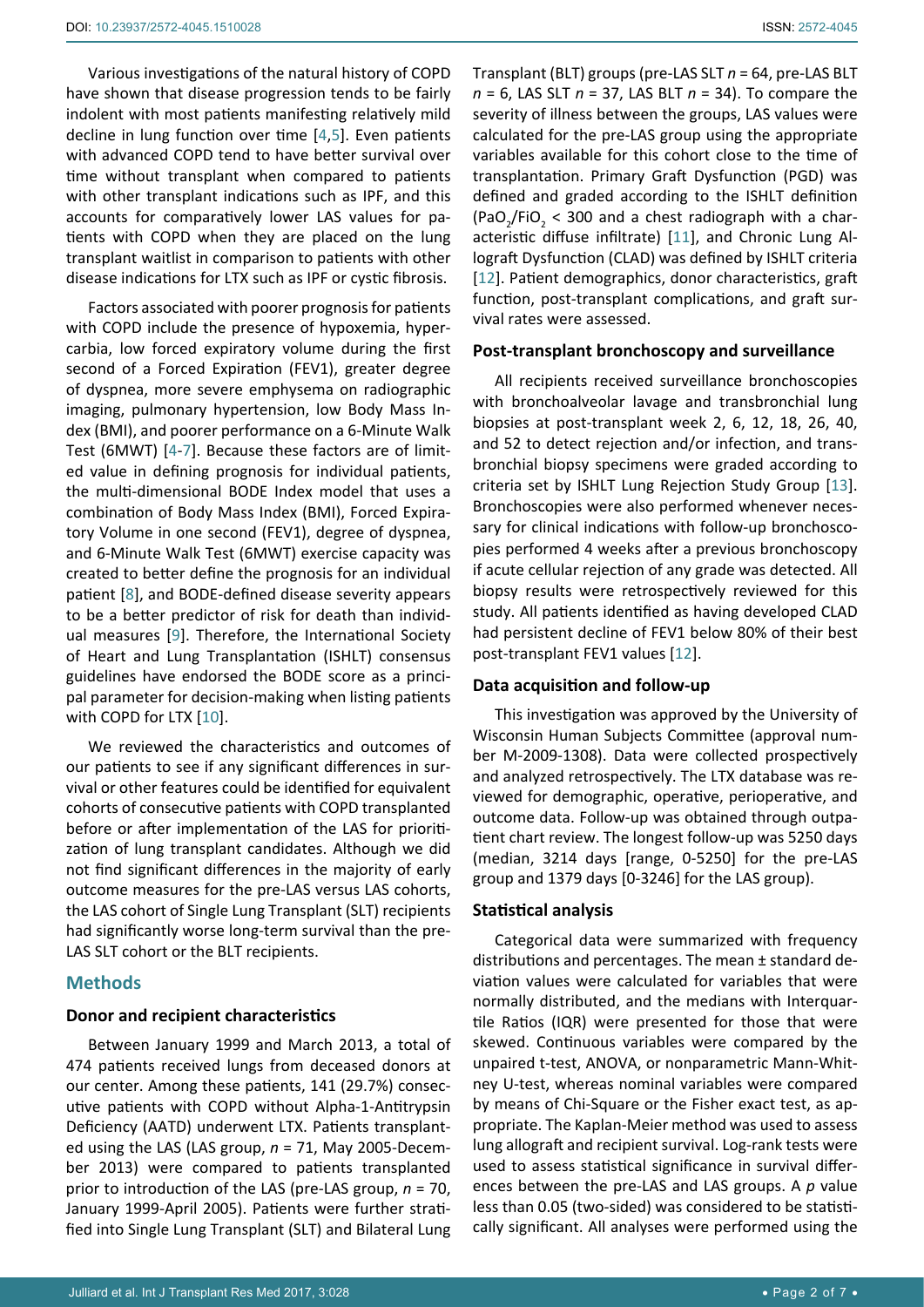SPSS Statistical Software Program (SPSS for Windows version 17.0, SPSS Inc.; Chicago, Ill.) and figures were made in GraphPad Prism (GraphPad Software, version 6.04 for Windows, La Jolla California USA, www.graphpad.com).

## **Results**

Patient characteristics are listed in Table 1. The mean age of recipients was different between the four groups, with the oldest patients in the LAS SLT group (pre-LAS SLT 58.1, pre-LAS BLT 56.5, LAS SLT 60.7, LAS BLT 57.9, p = 0.03). Overall, differences were most notable when comparing the pre-LAS SLT and LAS SLT groups. The LAS SLT group had lower FEV1% predict-

ed (pre-LAS SLT 20.1% vs. LAS SLT 18.1%, p = 0.04), a trend towards lower FVC% predicted (52.3 vs. 46.8%, p  $= 0.08$ ), a higher prevalence of diabetes (8 vs. 32%, p < 0.01), and higher systolic and mean Pulmonary Artery Pressure (PAP) (32.8 vs. 38.9 and 25.4 vs. 27.0 mmHg,  $p = 0.02$  and  $p < 0.01$  respectively). Median estimated LAS values increased significantly from 32.8 for pre-LAS SLT to 36.0 for LAS SLT recipients ( $p = 0.03$ ). Despite the higher LAS value for the LAS cohort, there was no significant difference in time on the waiting list between the two SLT groups (367 vs. 475 days,  $p = 0.50$ ). The rate of Cardiopulmonary Bypass (CPB) increased in both LAS groups compared to pre-LAS groups (pre-LAS SLT 6%, pre-LAS BLT 50%, LAS SLT 14%, LAS BLT 97%, p < 0.001),

**Table 1:** Patient demographics.

|                                       | Pre-LAS SLT     | <b>Pre-LAS BLT</b> | <b>Post-LAS SLT</b> | <b>Post-LAS BLT</b> |         |
|---------------------------------------|-----------------|--------------------|---------------------|---------------------|---------|
|                                       | $(n = 64)$      | $(n = 6)$          | $(n = 37)$          | $(n = 34)$          | p-value |
| Age (y)                               | $58.1 \pm 5.5$  | $56.5 \pm 4.1$     | $60.7 \pm 4.6$      | $57.9 \pm 3.9$      | 0.03    |
| Gender (female)                       | 22 (34%)        | $\mathbf{0}$       | 14 (38%)            | 12 (35%)            | 0.13    |
| Race (Caucasian)                      | 62 (97%)        | 4 (67%)            | 36 (97%)            | 30 (88%)            | < 0.001 |
| BMI ( $kg/m2$ )                       | $24.4 \pm 4.3$  | $25.2 \pm 4.2$     | $23.6 \pm 3.6$      | $24.5 \pm 3.6$      | 0.73    |
| FVC (% of predicted)                  | $52.3 \pm 17.4$ | $50.0 \pm 11.4$    | $46.8 \pm 14.0$     | $44.4 \pm 15.3$     | 0.08    |
| FEV1 (% of predicted)                 | $20.1 \pm 6.0$  | $16.7 \pm 3.7$     | $18.1 \pm 4.7$      | $17.4 \pm 4.0$      | 0.04    |
| Required oxygen (L)                   | $2.6 \pm 1.3$   | $3.8 \pm 1.7$      | $3.5 \pm 3.1$       | $3.0 \pm 1.2$       | 0.08    |
| Assisted ventilation                  | 6(9%)           | 1(16%)             | 7 (19%)             | 4 (12%)             | 0.57    |
| Systolic PAP (mmHg)                   | $34.8 \pm 8.4$  | $45.2 \pm 8.0$     | $38.9 \pm 13.1$     | $40.7 \pm 11.1$     | 0.02    |
| Mean PAP (mmHg)                       | $25.4 \pm 6.5$  | $36.6 \pm 6.5$     | $27.0 \pm 8.5$      | $28.2 \pm 8.8$      | 0.006   |
| PCWP (mmHg)                           | $14.2 \pm 6.5$  | $21.2 \pm 9.6$     | $13.1 \pm 5.3$      | $15.8 \pm 7.4$      | 0.03    |
| Cardiac index (L/min/m <sup>2</sup> ) | $2.9 \pm 0.7$   | $2.7 \pm 1.0$      | $2.9 \pm 0.7$       | $3.1 \pm 0.7$       | 0.6     |
| Serum creatinine (mg/dl)              | $0.9 \pm 0.2$   | $1.0 \pm 0.2$      | $0.9 \pm 0.2$       | $0.7 \pm 0.2$       | 0.001   |
| History of diabetes                   | 5(8%)           | 2(33%)             | 12 (32%)            | 9(27%)              | 0.006   |
| Time on waiting list (d)              | $367 \pm 258$   | $295 \pm 223$      | $475 \pm 400$       | $410 \pm 550$       | 0.5     |
| LAS estimation                        | $32.8 \pm 2.0$  | $34.5 \pm 1.4$     | $36.0 \pm 9.4$      | $34.8 \pm 2.3$      | 0.03    |
| Cardiopulmonary bypass                | 4(6%)           | $3(50\%)$          | 5(14%)              | 33 (97%)            | < 0.001 |
| Cold ischemic time (min)              | $359 \pm 145$   | $492 \pm 243$      | $293 \pm 101$       | $229 \pm 62$        | < 0.001 |
| Donor age (y)                         | $32.0 \pm 11.9$ | $29.0 \pm 15.2$    | $29.1 \pm 16.0$     | $36.3 \pm 17.0$     | 0.33    |
| Donor gender (female)                 | 20 (31%)        | $\mathbf{0}$       | 11 (30%)            | 11 (32%)            | 0.15    |
| Donor (Caucasian)                     | 16 (25%)        | 2(33%)             | 26 (70%)            | 18 (53%)            | < 0.001 |

LAS: Lung Allocation Score; BMI: Body Mass Index; FVC: Forced Vital Capacity; FEV1: Forced Expiratory Volume in 1 second; PAP: Pulmonary Arterial Pressure; PCWP: Pulmonary Capillary Wedge Pressure.

|  |  | Table 2: Postoperative outcome data. |
|--|--|--------------------------------------|
|--|--|--------------------------------------|

|                                     | <b>Pre-LAS SLT</b> | <b>Pre-LAS BLT</b> | <b>Post-LAS SLT</b> | <b>Post-LAS BLT</b> | p-value |
|-------------------------------------|--------------------|--------------------|---------------------|---------------------|---------|
|                                     | $(n = 64)$         | $(n = 6)$          | $(n = 37)$          | $(n = 34)$          |         |
| <b>Primary graft dysfunction:</b>   |                    |                    |                     |                     | 0.39    |
| Grade 0 or 1                        | 54 (84%)           | 3(50%)             | 30 (81%)            | 24 (75%)            |         |
| Grade 2 or 3                        | 10 (16%)           | 3(50%)             | 7 (19%)             | 10 (30%)            |         |
| Required ECMO support               | 5(8%)              | 0                  | 1(3%)               | 1(3%)               | 0.55    |
| Inhalation of nitric oxide          | 19 (30%)           | 3(50%)             | 16 (43%)            | $10(30\%)$          | 0.40    |
| $\geq$ 48 hrs of inhalation         | 10 (16%)           | 1(17%)             | 7 (19%)             | 6(18%)              | 0.98    |
| <b>Reintubation</b>                 | 11 (17%)           | 3(50%)             | 8(22%)              | 6(18%)              | 0.065   |
| Mechanical ventilated period (d)    | $ 4.7(0-64) $      | $11.1(2-31)$       | $1.5(0-10)$         | $1.6(0-4)$          | 0.022   |
| $\geq$ 48 hrs of ventilator support | 25 (39%)           | $3(50\%)$          | 8(22%)              | 6(18%)              | 0.065   |
| Dialysis                            | 3(5%)              | (33%)              | 2(5%)               | 0                   | < 0.001 |
| Length of ICU stay (d)              | 11 $(R, 1-64)$     | 37 (R, 3-140)      | $4 (R, 0-22)$       | $ 4$ (R, 0-34)      | < 0.001 |
| Length of hospital stay (d)         | 28 (9-106)         | 81 (19-202)        | 22 (6-91)           | $23(0-86)$          | 0.001   |
| 30-day mortality                    | 0                  | 1(17%)             | 1(3%)               | 1(3%)               | 0.029   |
| Readmission < 30 days               | 19 (30%)           | 2(33%)             | 10 (27%)            | 5(15%)              | 0.67    |

LAS: Lung Allocation Score; ECMO: Extracorporeal Membrane Oxygenation; ICU: Intensive Care Unit.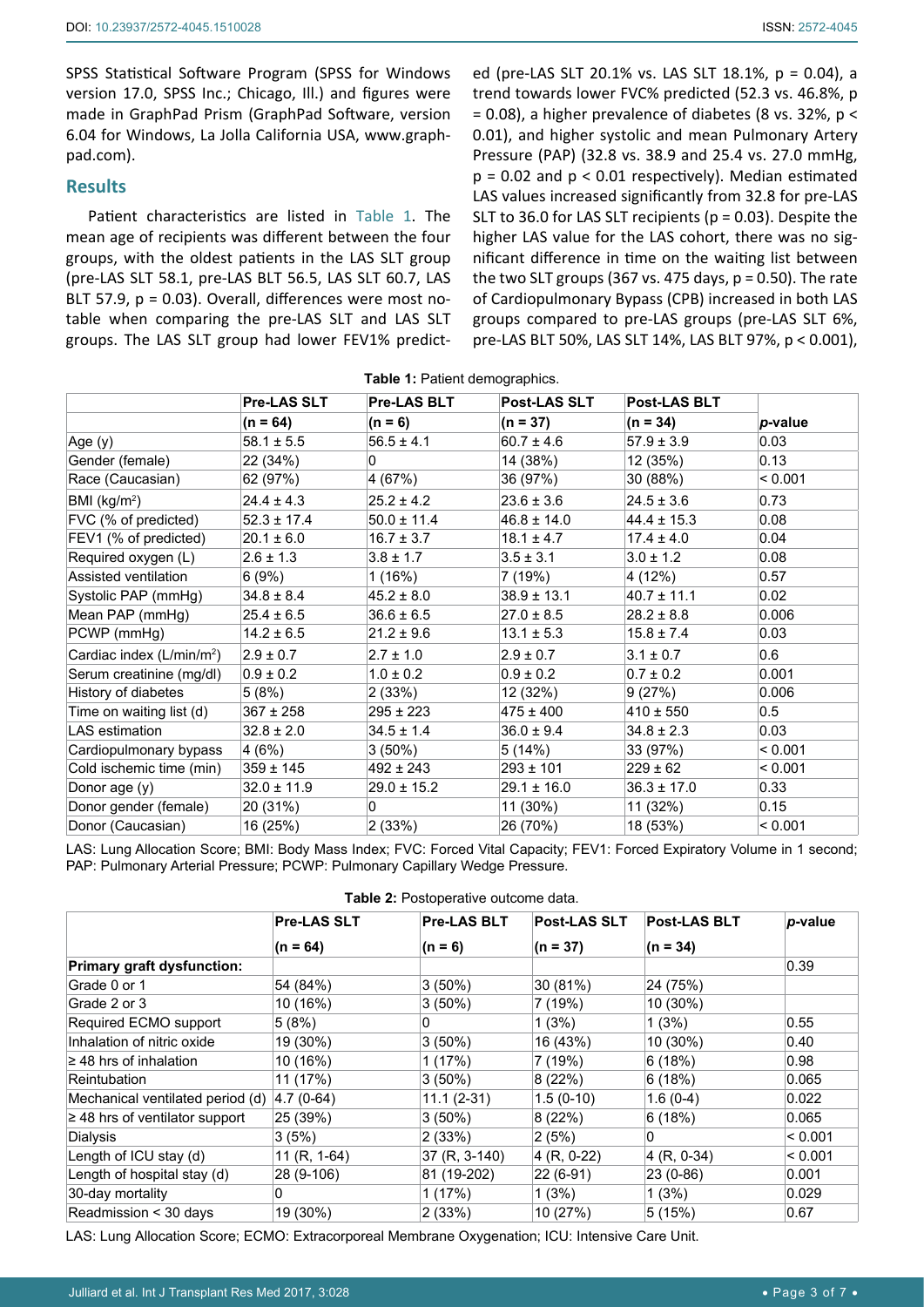and the cold ischemic time decreased correspondingly (359 and 492 min vs. 293 and 229 min, p < 0.001). Importantly, there was no statistical difference in donor age or gender among the four groups.

Postoperative outcomes for COPD patients are given in Table 2. The incidence of primary graft dysfunction, use of Extracorporeal Membrane Oxygenation (ECMO) support, use of inhaled Nitric Oxide (iNO), reintubation, reoperation, and need for dialysis did not differ among the groups. The length of mechanical ventilation (4.7 and 11.1 vs. 1.5 and 1.6 days,  $p < 0.05$ ) was significantly lower in the LAS groups, and the length of Intensive Care Unit (ICU) (11 and 37 vs. 4 and 4 days, p < 0.01) and hospital length of stay (28 and 81 vs. 22 and 23 days,  $p < 0.01$ ) was significantly decreased in the LAS groups. Thirty-day mortality was significantly increased in the pre-LAS BLT cohort when compared to all others (17 vs. 0.3, and 3%,  $p = 0.029$ ). The rate of readmission within 30 days after surgery was not significantly different among the groups.





The survival rate for all recipients at 1, 3, 5, and 10 years were 92.2%, 78.7%, 69.6%, and 41.1%, respectively. For the pre-LAS SLT group, actuarial survival rates at 1, 3 and 5 years were 95.3%, 85.9%, and 74.9%, respectively, and actuarial survival rates at 1, 3 and 5 years were 100%, 80.0%, and 80.0% for the pre-LAS BLT group. Actuarial survival rates at 1, 3, and 5 years were 86.5%, 64.9%, and 56.6% for the LAS SLT group and 97.0%, 85.9%, and 78.1% for the LAS BLT cohort (Log-rank test,  $p = 0.01$ , Figure 1). There were no significant differences among the four cohorts in the incidence of CLAD at 1, 3, and 5 years (Figure 2).

Given the statistically significant survival difference between the pre-LAS and LAS SLT groups, and the differences in patient demographics, Cox-regression analysis was used to determine the Hazard Ratio (HR) associated with SLT after implementation of the LAS system. In univariate analysis, LAS implementation in SLT patients was associated with a HR of 2.187 ( $p = 0.007$ ) for LAS versus pre-LAS recipients. When demographic factors that differed between the two SLT groups were corrected for patient age, oxygen requirements, time on wait list, LAS, diabetes, FVC, FEV1, systolic PAP, mean PAP, and CPB, the risk associated with SLT in the LAS era remained significant with a HR of 2.05 ( $p = 0.02$ ; Table 3). When mortality at 1 and 2 years post-transplant was assessed, the LAS SLT group had a higher risk of early mortality compared to the pre-LAS SLT group (13.5 and 27% vs.

**Table 3:** Multivariate cox regression analysis of risk factors for death in single lung transplant patients.

| <b>Variable</b>         | HR (95% CI)       | p-value |
|-------------------------|-------------------|---------|
| Post-LAS implementation | $2.05(1.1-3.8)$   | 0.02    |
| Age                     | 1.03 (0.97-1.09)  | 0.38    |
| Oxygen requirements     | $1.36(1.1-1.7)$   | 0.003   |
| Time on wait list       | 1.00 (0.99-1.00)  | 0.53    |
| Lung allocation score   | 1.0 (0.92-1.09)   | 0.96    |
| <b>Diabetes</b>         | 1.55 (0.78-3.10)  | 0.21    |
| FVC predicted           | 1.0 (0.97-1.02)   | 0.67    |
| FEV1 predicted          | $1.04(0.98-1.11)$ | 0.19    |
| <b>Systolic PAP</b>     | $0.98(0.91-1.05)$ | 0.54    |
| Mean PAP                | $0.99(0.91-1.08)$ | 0.83    |
| CPB                     | $0.77(0.36-1.62)$ | 0.49    |

HR: Hazard Ratio; LAS: Lung Allocation Score; FVC: Forced Vital Capacity; FEV1: Forced Expiratory Volume in 1 Second; PAP: Pulmonary Arterial Pressure; CPB: Cardiopulmonary Bypass.

**Table 4:** Causes of death in single lung transplant recipients.

|                           | <b>Pre-LAS</b> | <b>Post-LAS</b> |  |
|---------------------------|----------------|-----------------|--|
|                           | $(n = 38)$     | $(n = 22)$      |  |
| Malignancy                | 11 (29%)       | 2(9%)           |  |
| <b>CLAD</b>               | 7 (18%)        | 6(27%)          |  |
| Cardiovascular            | 2(5%)          | 3(14%)          |  |
| Hematologic               | 0              | 1(5%)           |  |
| Infectious                | 10 (26%)       | 5(23%)          |  |
| Multi-organ failure       | 1(3%)          | 3(14%)          |  |
| Native lung complications | 1(3%)          | 0               |  |
| Neurologic                | 3(8%)          | 0               |  |
| Respiratory failure       | 1(3%)          | 0               |  |
| Unknown                   | 2(5%)          | 2(9%)           |  |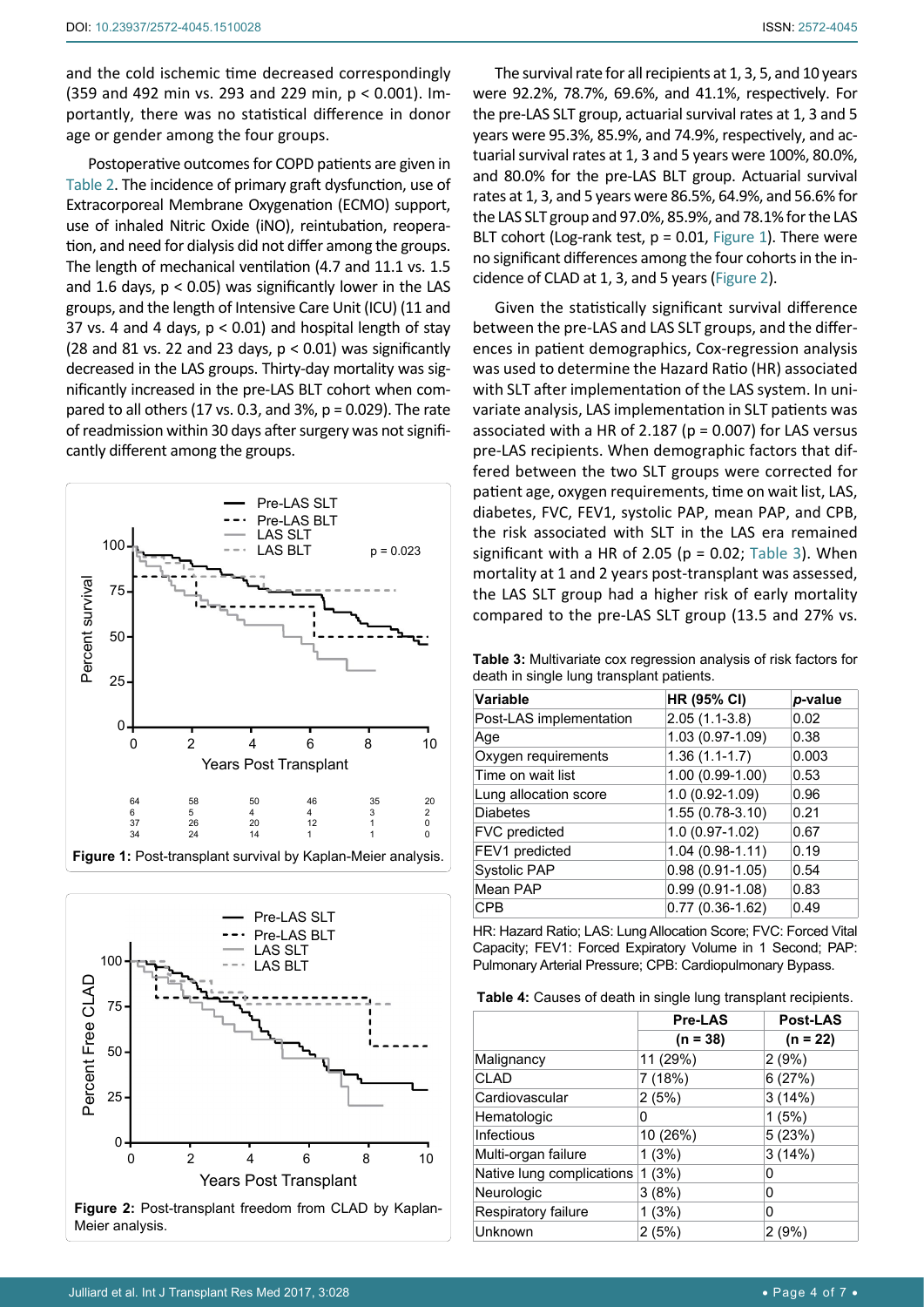4.7 and 9.4% at 1 and 2 years, p = 0.114 and 0.019, respectively). No difference in rates of CLAD between the two SLT groups was observed (Figure 2), and the overall causes of death did not differ significantly between the two SLT cohorts (Table 4).

### **Discussion**

The LAS was devised to promote the allocation of lungs on the basis of "net transplant benefit" (the difference between predicted 1-year survival with versus without transplantation) by preferentially allocating lungs to patients with more advanced and/or rapidly progressive lung diseases who have been identified as being at significant risk of death over the coming year [[1](#page-5-0)]. Therefore, due to the relatively better short-term survival of patients with COPD if they do not undergo lung transplantation, patients with COPD will generally receive lower LAS values than candidates with other indications for transplant such as Idiopathic Pulmonary Fibrosis (IPF).

Lung transplantation for COPD can significantly improve functional status and quality of life [[14](#page-6-13)[-16](#page-6-14)]. Whether transplantation has a significant impact on long-term survival has been less clear [[17](#page-6-15),[18\]](#page-6-16), although more recent analyses suggest a survival benefit for carefully selected patients [[19](#page-6-17),[20](#page-6-18)]. However, if patients with more severe lung disease and higher LAS values are now preferentially receiving donor lungs, one might anticipate that post-transplant survival may decrease when patients transplanted for advanced COPD or other indications following implementation of the LAS are compared to patients transplanted before the LAS took effect. Patients with the transplant indication of COPD may be especially prone to having worsened outcomes following implementation of the LAS versus those transplanted prior to use of the LAS to allocate organs.

We found that there was a modest but significant increase in mean LAS values when estimated LAS values for the SLT pre-LAS cohort (SLT 32.8) was compared to the SLT LAS cohort (34.5). Implementation of the LAS has considerably decreased the waiting time for LTX in general [[21](#page-6-11)]. In our current study, both SLT and BLT patients post-LAS implementation had longer time on waitlist, however, these differences were not significant. Adoption of the LAS has also been associated with a gradual increase in recipient age [[4\]](#page-6-5), and mean age increased significantly from 58.1 years for our pre-LAS SLT recipients to 60.7 years for the LAS SLT group.). Further indicators that suggest that the LAS SLT cohort had more ill patients with more advanced lung disease compared to the pre-LAS SLT group included a trend toward lower FVC, a significantly lower FEV1, and trends toward increased oxygen requirements, increased systolic and mean PAP, increased Pulmonary Capillary Wedge Pressure (PCWP), and an increased prevalence of diabetes. All of this together suggests that after LAS implementation, SLT recipients were significantly more ill than pre-LAS SLT recipients.

The increased rate of bilateral LTX that was observed in our LAS cohort can be largely explained by a shift in our institutional practice. Thabut, et al. [[21](#page-6-11)] published an analysis of the International Society of Heart and Lung Transplantation registry in 2008 that showed superior survival for patients with COPD who received BLT versus SLT, and we had experienced a high degree of native lung complications with SLT at our institution (especially complications due to native lung hyperinflation). Therefore, our approach was altered to favor BLT for patients with COPD. We also simultaneously changed our approach to using elective CPB for all BLT recipients, which accounts for the corresponding increase in CPB rates in the LAS BLT group.

Despite being somewhat older and having higher LAS values than the pre-LAS recipient cohort, our LAS recipients required a significantly reduced period of post-transplant mechanical ventilatory support, had a significantly shortened length of stay in the intensive care unit, and length of stay in the hospital was reduced. Post-transplant hospital mortality rates were similar in the two time periods. Despite these early improvements since the implementation of the LAS system, long-term survival was significantly different among the four groups due to worse survival for the LAS SLT cohort. Prior to LAS implementation, nearly all lung transplants at our institution underwent SLT (91%), and these recipients had outcomes comparable to national data. Using multivariate analysis to correct for differences in baseline characteristics between pre-LAS SLT patients and LAS SLT patients failed to eliminate a difference in mortality between the two groups, and LAS SLT patients remained twice as likely to die per year when compared to their pre-LAS counterparts (HR 2.05, p = 0.02; Table 3). Furthermore, comparing the survival curves of the two groups (Figure 1) and evaluating early mortality suggested that the increased mortality in SLT patients after LAS implementation was due to increased deaths in the first one to two years after transplant, but longterm causes of mortality such as the development of CLAD did not differ between the two groups (Figure 2).

A possible factor associated with decreased long-term survival that was not controlled for in our multivariate analysis is the possibility of declining quality of donor lungs that has tended to occur since the implementation of the LAS. Although there was no difference in donor age between the two SLT recipient groups (Table 1), donor age only captures a small portion of the overall quality of donor lungs. We note that there has been a trend throughout the nation and at our own institution to accept more extended criteria donor lungs. This change has led to accepting lungs with factors which were once considered prohibitive to lung donation, such as PaO2/FiO2 at PEEP 5 cm  $H_2O < 300$  mmHg at time of offer, presence of abnormalities on chest X-ray, significant smoking history, evidence of aspiration, presence of chest trauma, or donation after circulatory death [[22](#page-6-12)]. Furthermore, the use of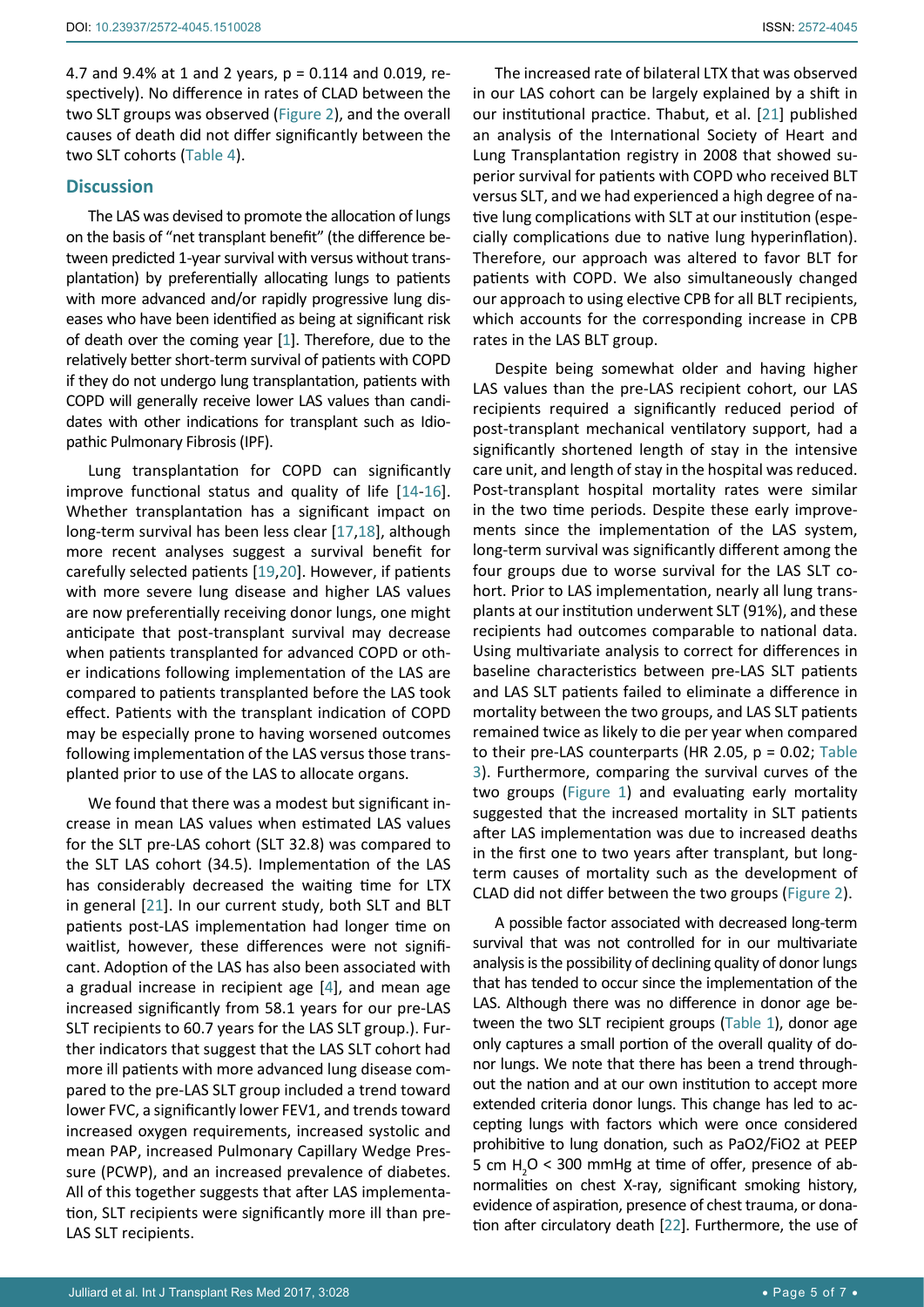extended criteria donor lungs remains controversial, with multiple studies showing either no difference in outcomes or worsened outcomes [[23\]](#page-6-19). Therefore, it is possible that gradual changes in donation criteria as well as the listing of candidates who tend to have more advanced lung disease and overall poorer health status have had a negative influence on our LAS SLT cohort's long-term survival.

Our observational case series has a number of significant limitations that include its single-center, retrospective nature and relatively small number of transplant recipients. However, our general approach to the pre- and post-transplant management of LTX candidates has not changed significantly over the time period of the study. Nonetheless, incremental changes in clinical practice over the time periods assessed by our observational study may have had some impact on our findings. Although the relatively low number of recipients in the pre-LAS BLT cohort does not allow any conclusions to be drawn from comparing data for the pre-LAS and LAS BLT recipients, the size of pre-LAS and LAS SLT recipient cohorts were similar with a substantial number of recipients in both SLT groups.

## **Conclusions**

Despite significantly older age, greater pulmonary function impairment, and higher LAS values, we did not observe a detrimental impact of LAS implementation on peri-operative and early outcomes for our LAS lung transplant recipient cohorts with COPD versus the pre-LAS recipient cohorts, and ICU and hospital length of stay were significantly decreased for the LAS recipients. Although the adoption of the LAS has shortened time-to-transplant for lung recipients while on the waiting list in general [[24\]](#page-6-20), the waitlist time was increased for our LAS recipient cohorts (although this did not reach statistical significance) and may reflect the generally higher scores that tend to be assigned to candidates with other transplant indications such as IPF. However, despite improved early post-transplant outcomes, there was increased mortality in the LAS SLT group compared to all other groups. When comparing these patients specifically to their pre-LAS counterparts, correction for available demographic factors failed to eliminate the increased risk of mortality. This may reflect the effects of a combination of increased age, increased prevalence of comorbidities such as diabetes, and/or increased frailty and deconditioning due to more advanced severity of COPD for the LAS recipient cohort as well as a possible decline in lung donor quality since the implementation of the LAS.

## **Declarations**

#### **Ethics approval and consent to participate**

This investigation was approved by the University of Wisconsin Human Subjects Committee (approval number M-2009-1308).

#### **Availability of data and materials**

All data used to generate this manuscript are stored

in the University of Wisconsin Society for Transplant Surgery database. Per our institutional review board, this dataset cannot be made available to third parties.

## **Competing interests (Financial/nonfinancial disclosures)**

Dr. Meyer has been an investigator in clinical trials sponsored by Abbott, Actelion, Altana, Amgen, Asthmatx, Bayer, Boehringer-Ingelheim, Bristol Meyers Squibb, Chiron, Discovery Labs, DuPont Merck, Fibrogen, Genentech, Gilead, GlaxoSmithKline, Inspire. InterMune, Johnson & Johnson, Novartis, Nycomed, Parion, Pfizer, Pharmaxis, PreAnalytiX, Roche, Ross, Vertex, and Wyeth. Dr. Meyer has recently served on a Clinical Advisory Board for Inter-Mune and on a clinical trial adjudication committee for Medimmune (these are no longer active). All authors do not report any other relevant affiliations or financial involvement with any organization or entity with a financial interest in or financial conflict with the subject matter or materials discussed in the manuscript apart from those disclosed. No writing assistance was utilized in the production of this manuscript.

#### **Funding**

Supported in part by the George and Julie Mosher Pulmonary Research Fund.

## **Authors' contributions**

Drs. Julliard and De Oliveira: take full responsibility for the integrity of the work as a whole, from inception to published article.

*Dr. Julliard:* contributed to the study design, data collection, statistical analysis, data interpretation, and manuscript composition.

*Dr. Osaki:* contributed to the study design, data collection, statistical analysis, data interpretation, and manuscript composition.

*Dr. Maloney:* contributed to the study design, data collection, data interpretation, and manuscript composition.

*Dr. Cornwell:* contributed to the study data collection, data interpretation, and manuscript composition.

*Dr. Sonetti:* contributed to the study data collection, data interpretation, and manuscript composition.

*Dr. Meyer:* contributed to the study design, data collection, statistical analysis, data interpretation, and manuscript composition.

*Mehgan Holland:* contributed to data collection and analysis and manuscript composition.

*Dr. De Oliveira:* contributed to the study design, data collection, statistical analysis, data interpretation, and manuscript composition.

#### **References**

<span id="page-5-0"></span>1. [Egan TM, Murray S, Bustami RT, Shearon TH, McCullough](https://www.ncbi.nlm.nih.gov/pubmed/16613597)